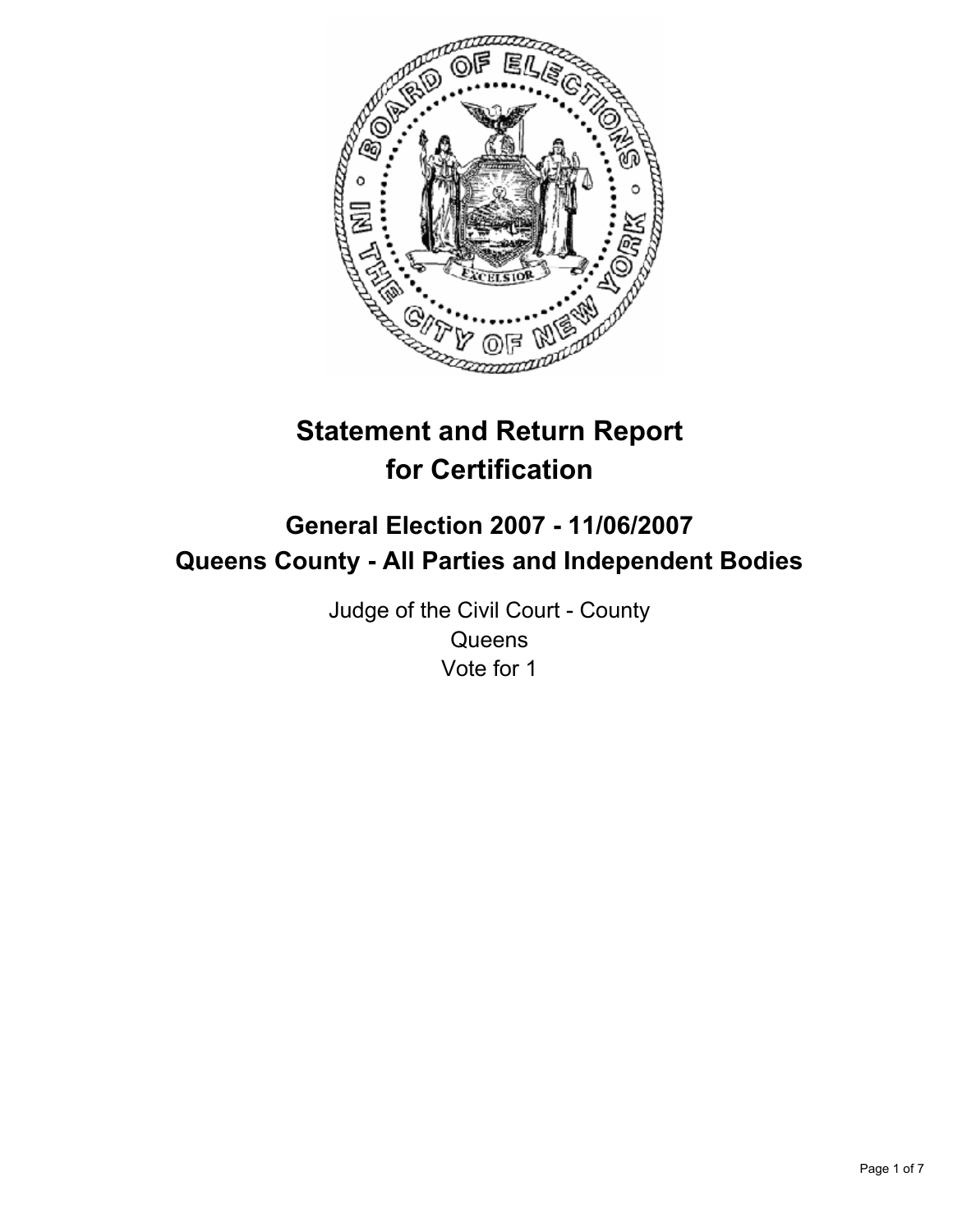

| PUBLIC COUNTER                   | 2,509 |
|----------------------------------|-------|
| <b>EMERGENCY</b>                 | 0     |
| ABSENTEE/MILITARY                | 147   |
| AFFIDAVIT                        | 24    |
| Total Ballots                    | 2,680 |
| RUDOLPH E GRECO JR. (DEMOCRATIC) | 1,731 |
| Total Votes                      | 1,731 |
| Unrecorded                       | 949   |

## **Assembly District 23**

| <b>PUBLIC COUNTER</b>            | 4,152 |  |
|----------------------------------|-------|--|
| <b>EMERGENCY</b>                 | 0     |  |
| ABSENTEE/MILITARY                | 402   |  |
| AFFIDAVIT                        | 27    |  |
| <b>Total Ballots</b>             | 4,581 |  |
| RUDOLPH E GRECO JR. (DEMOCRATIC) | 2,690 |  |
| <b>BOB GRANT (WRITE-IN)</b>      |       |  |
| DANIEL A FRANK (WRITE-IN)        |       |  |
| GADGET DEKATZ (WRITE-IN)         |       |  |
| JOHNATHAN COOPER (WRITE-IN)      |       |  |
| NACHUM BOELM (WRITE-IN)          |       |  |
| <b>Total Votes</b>               | 2,695 |  |
| Unrecorded                       | 1,886 |  |

### **Assembly District 24**

| PUBLIC COUNTER                   | 4,147 |
|----------------------------------|-------|
| <b>EMERGENCY</b>                 | 0     |
| ABSENTEE/MILITARY                | 230   |
| AFFIDAVIT                        | 19    |
| <b>Total Ballots</b>             | 4,396 |
| RUDOLPH E GRECO JR. (DEMOCRATIC) | 3,026 |
| <b>Total Votes</b>               | 3,026 |
| Unrecorded                       | 1,370 |

| PUBLIC COUNTER                   | 2,525 |
|----------------------------------|-------|
| <b>EMERGENCY</b>                 | 0     |
| ABSENTEE/MILITARY                | 164   |
| <b>AFFIDAVIT</b>                 | 15    |
| <b>Total Ballots</b>             | 2,704 |
| RUDOLPH E GRECO JR. (DEMOCRATIC) | 1,698 |
| <b>Total Votes</b>               | 1,698 |
| Unrecorded                       | 1,006 |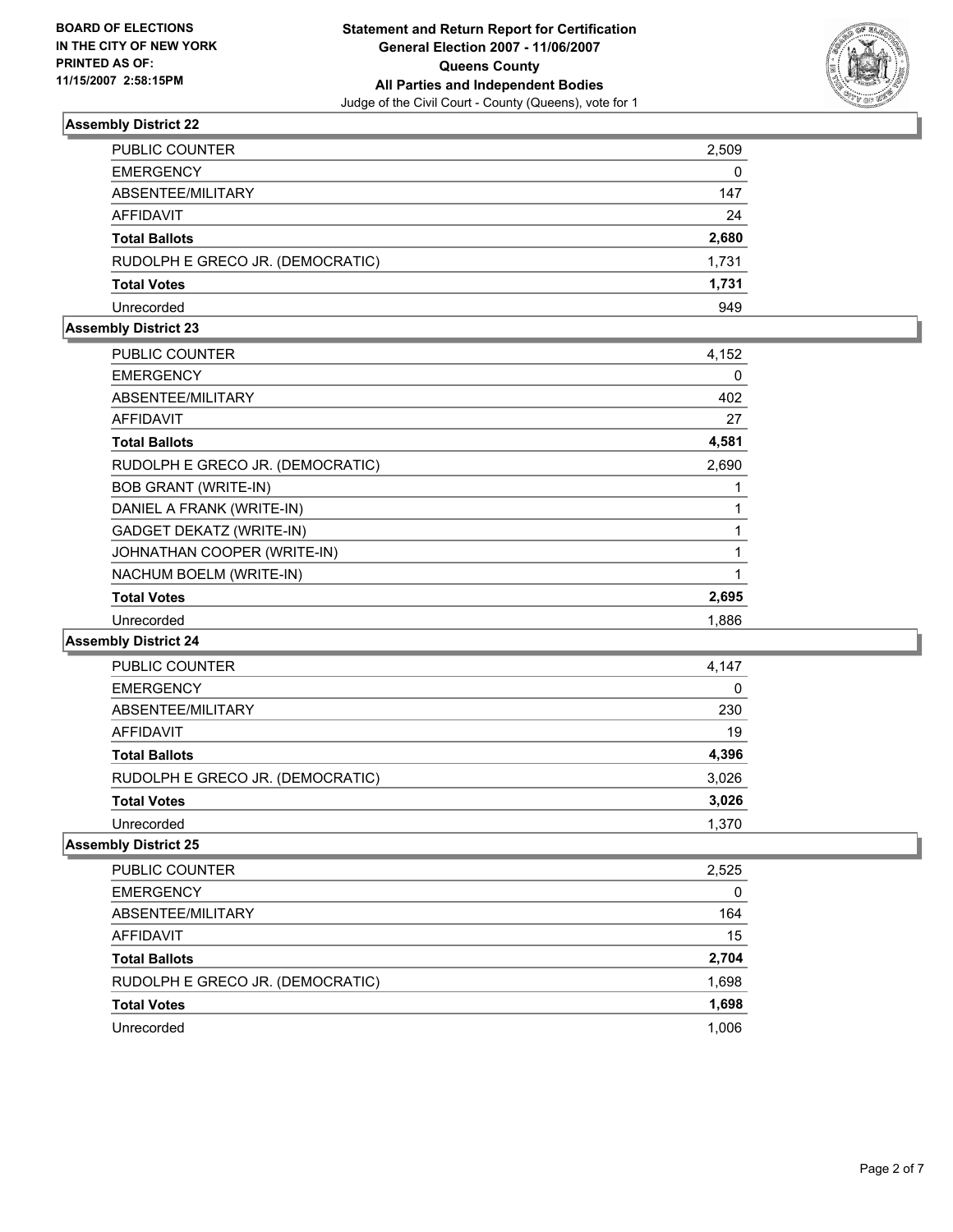

| PUBLIC COUNTER                   | 4,664 |
|----------------------------------|-------|
| EMERGENCY                        | 0     |
| ABSENTEE/MILITARY                | 388   |
| AFFIDAVIT                        | 23    |
| Total Ballots                    | 5,075 |
| RUDOLPH E GRECO JR. (DEMOCRATIC) | 3,350 |
| ROBERT BISHOP (WRITE-IN)         |       |
| Total Votes                      | 3,351 |
| Unrecorded                       | 1.724 |

# **Assembly District 27**

| <b>PUBLIC COUNTER</b>            | 3,265 |
|----------------------------------|-------|
| <b>EMERGENCY</b>                 | 4     |
| ABSENTEE/MILITARY                | 239   |
| <b>AFFIDAVIT</b>                 | 28    |
| <b>Total Ballots</b>             | 3,536 |
| RUDOLPH E GRECO JR. (DEMOCRATIC) | 2,361 |
| JOSEPH KASPER (WRITE-IN)         |       |
| <b>Total Votes</b>               | 2,362 |
| Unrecorded                       | 1.174 |

### **Assembly District 28**

| <b>PUBLIC COUNTER</b>            | 3,384 |
|----------------------------------|-------|
| <b>EMERGENCY</b>                 | 4     |
| ABSENTEE/MILITARY                | 326   |
| AFFIDAVIT                        | 27    |
| <b>Total Ballots</b>             | 3,741 |
| RUDOLPH E GRECO JR. (DEMOCRATIC) | 2,362 |
| FRED THOMPSON (WRITE-IN)         |       |
| JEFF LEBOWITZ (WRITE-IN)         | 2     |
| MICHAEL VICK (WRITE-IN)          |       |
| <b>Total Votes</b>               | 2,366 |
| Unrecorded                       | 1.375 |

| PUBLIC COUNTER                   | 3,714 |
|----------------------------------|-------|
| <b>EMERGENCY</b>                 | 4     |
| ABSENTEE/MILITARY                | 181   |
| <b>AFFIDAVIT</b>                 | 33    |
| <b>Total Ballots</b>             | 3,932 |
| RUDOLPH E GRECO JR. (DEMOCRATIC) | 2,789 |
| JOHN CRONIN (WRITE-IN)           |       |
| <b>Total Votes</b>               | 2,790 |
| Unrecorded                       | 1,142 |
|                                  |       |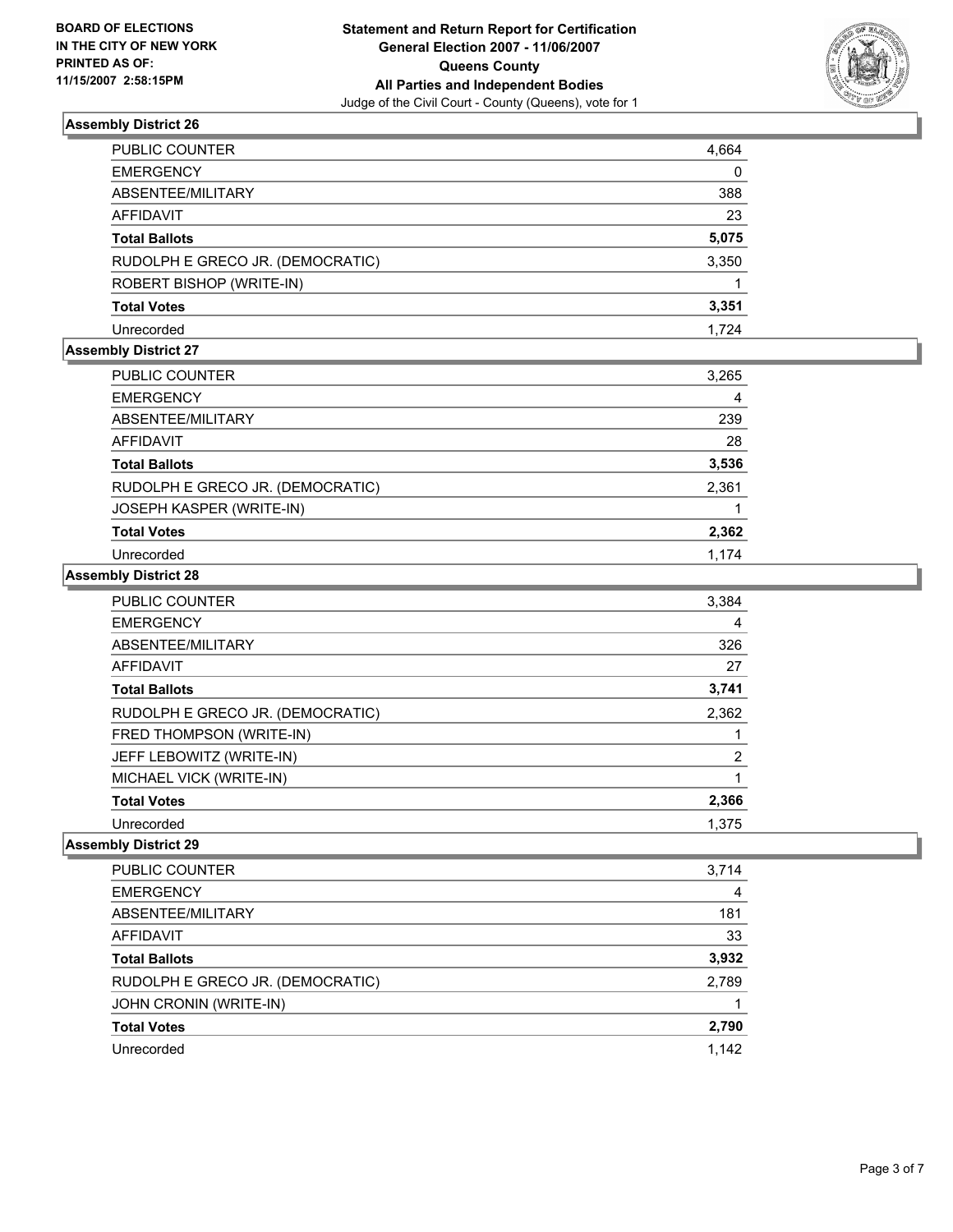

| PUBLIC COUNTER                   | 2,824 |
|----------------------------------|-------|
| <b>EMERGENCY</b>                 | 0     |
| ABSENTEE/MILITARY                | 178   |
| AFFIDAVIT                        | 25    |
| <b>Total Ballots</b>             | 3,027 |
| RUDOLPH E GRECO JR. (DEMOCRATIC) | 1,896 |
| TOR JOHNSON (WRITE-IN)           |       |
| <b>Total Votes</b>               | 1,897 |
| Unrecorded                       | 1.130 |

# **Assembly District 31**

| PUBLIC COUNTER                   | 3,007 |  |
|----------------------------------|-------|--|
| <b>EMERGENCY</b>                 | 4     |  |
| ABSENTEE/MILITARY                | 270   |  |
| <b>AFFIDAVIT</b>                 | 30    |  |
| <b>Total Ballots</b>             | 3,311 |  |
| RUDOLPH E GRECO JR. (DEMOCRATIC) | 2,199 |  |
| ALLAN JENNINGS (WRITE-IN)        |       |  |
| MATT HUNTER (WRITE-IN)           |       |  |
| <b>Total Votes</b>               | 2,201 |  |
| Unrecorded                       | 1,110 |  |

# **Assembly District 32**

| <b>PUBLIC COUNTER</b>            | 3,823 |
|----------------------------------|-------|
| <b>EMERGENCY</b>                 | 3     |
| ABSENTEE/MILITARY                | 92    |
| <b>AFFIDAVIT</b>                 | 29    |
| <b>Total Ballots</b>             | 3,947 |
| RUDOLPH E GRECO JR. (DEMOCRATIC) | 2,733 |
| <b>Total Votes</b>               | 2,733 |
| Unrecorded                       | 1.214 |

| <b>PUBLIC COUNTER</b>            | 3,862 |
|----------------------------------|-------|
| <b>EMERGENCY</b>                 | 0     |
| ABSENTEE/MILITARY                | 115   |
| AFFIDAVIT                        | 38    |
| <b>Total Ballots</b>             | 4,015 |
| RUDOLPH E GRECO JR. (DEMOCRATIC) | 2,794 |
| <b>Total Votes</b>               | 2,794 |
| Unrecorded                       | 1.221 |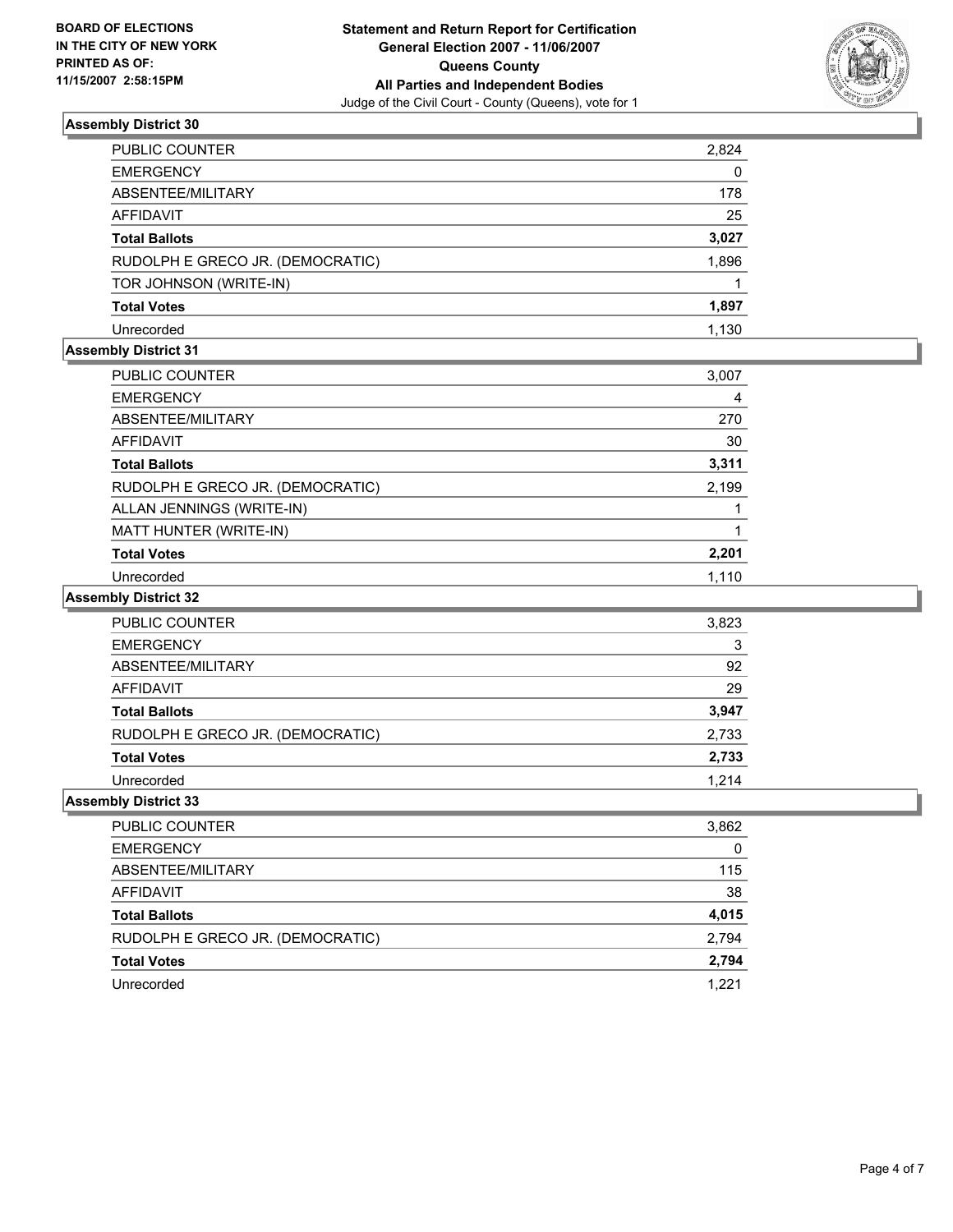

| PUBLIC COUNTER                   | 2,548 |
|----------------------------------|-------|
| <b>EMERGENCY</b>                 | 0     |
| ABSENTEE/MILITARY                | 117   |
| AFFIDAVIT                        | 23    |
| <b>Total Ballots</b>             | 2,688 |
| RUDOLPH E GRECO JR. (DEMOCRATIC) | 1,798 |
| <b>Total Votes</b>               | 1,798 |
| Unrecorded                       | 890   |

### **Assembly District 35**

| <b>PUBLIC COUNTER</b>            | 2,541 |
|----------------------------------|-------|
| <b>EMERGENCY</b>                 | 0     |
| ABSENTEE/MILITARY                | 157   |
| AFFIDAVIT                        | 26    |
| <b>Total Ballots</b>             | 2,724 |
| RUDOLPH E GRECO JR. (DEMOCRATIC) | 1,855 |
| <b>Total Votes</b>               | 1,855 |
| Unrecorded                       | 869   |

# **Assembly District 36**

| PUBLIC COUNTER                   | 2,632 |
|----------------------------------|-------|
| <b>EMERGENCY</b>                 | 0     |
| ABSENTEE/MILITARY                | 94    |
| AFFIDAVIT                        | 23    |
| <b>Total Ballots</b>             | 2,749 |
| RUDOLPH E GRECO JR. (DEMOCRATIC) | 1,847 |
| <b>Total Votes</b>               | 1,847 |
| Unrecorded                       | 902   |

| PUBLIC COUNTER                   | 3,024 |
|----------------------------------|-------|
| <b>EMERGENCY</b>                 |       |
| ABSENTEE/MILITARY                | 85    |
| AFFIDAVIT                        | 27    |
| <b>Total Ballots</b>             | 3,137 |
| RUDOLPH E GRECO JR. (DEMOCRATIC) | 2,112 |
| NICK CARTER (WRITE-IN)           |       |
| <b>Total Votes</b>               | 2,113 |
| Unrecorded                       | 1,024 |
|                                  |       |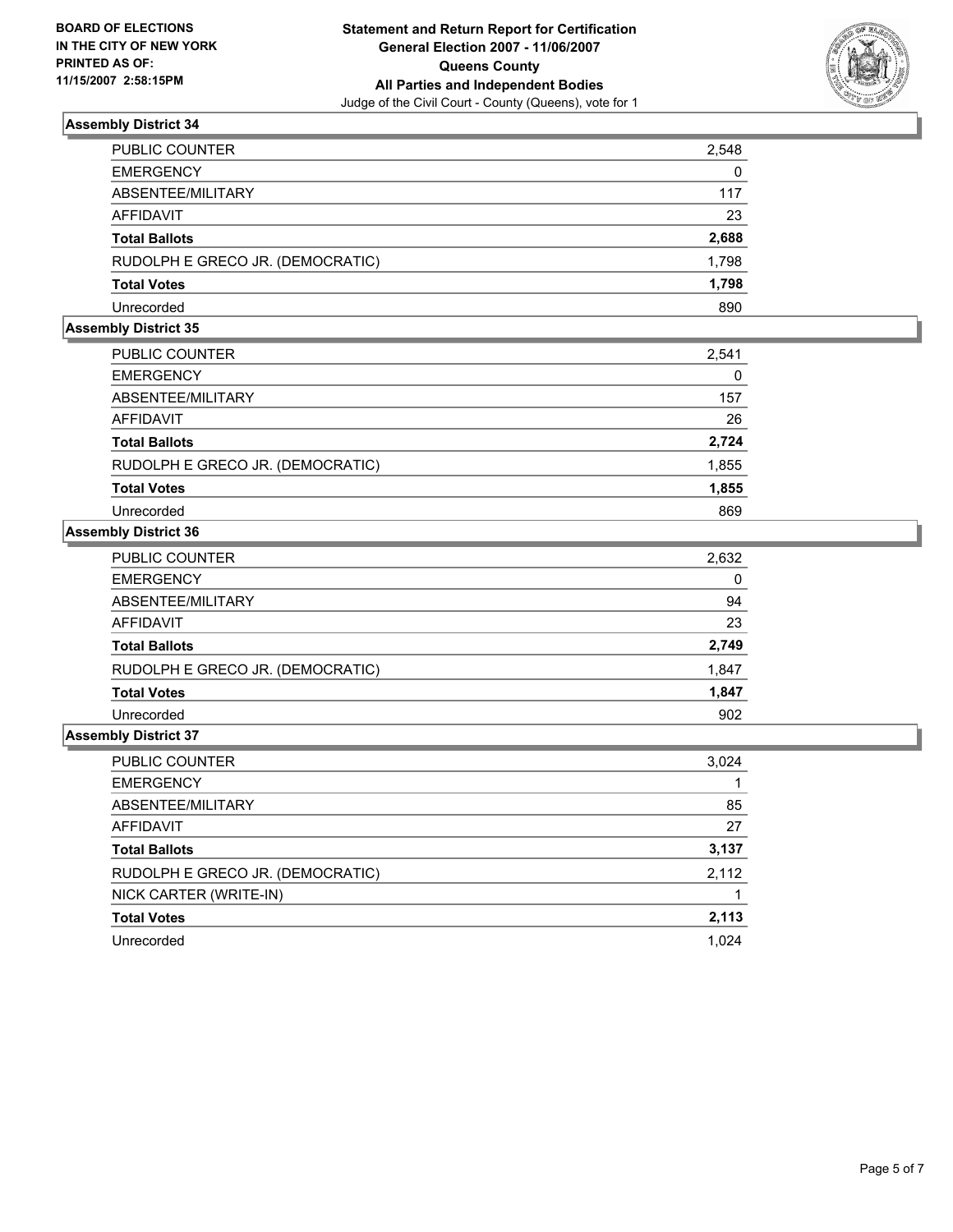

| PUBLIC COUNTER                   | 2,554 |
|----------------------------------|-------|
| <b>EMERGENCY</b>                 | 2     |
| ABSENTEE/MILITARY                | 120   |
| AFFIDAVIT                        | 24    |
| <b>Total Ballots</b>             | 2,700 |
| RUDOLPH E GRECO JR. (DEMOCRATIC) | 1,635 |
| ELVIN GORES (WRITE-IN)           |       |
| JOHN NAUDUS (WRITE-IN)           |       |
| PHILIP MILONE (WRITE-IN)         |       |
| WILLIAM SHATNER (WRITE-IN)       |       |
| <b>Total Votes</b>               | 1,639 |
| Unrecorded                       | 1.061 |

| <b>PUBLIC COUNTER</b>            | 1,941 |
|----------------------------------|-------|
| <b>EMERGENCY</b>                 | 0     |
| ABSENTEE/MILITARY                | 48    |
| AFFIDAVIT                        | 21    |
| <b>Total Ballots</b>             | 2,010 |
| RUDOLPH E GRECO JR. (DEMOCRATIC) | 1,292 |
| <b>Total Votes</b>               | 1,292 |
| Unrecorded                       | 718   |